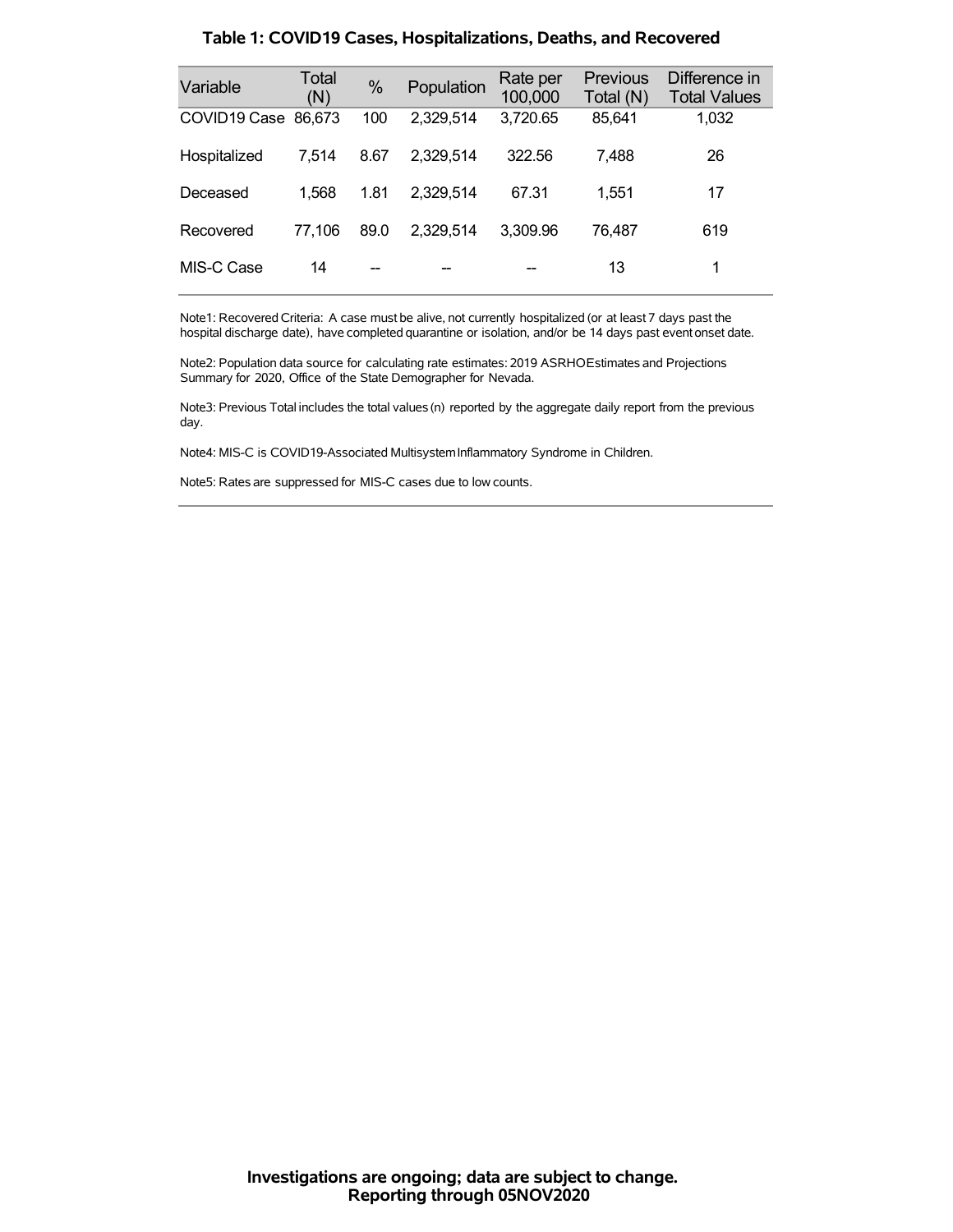# **Table 2: COVID19 Cases**

| Variable                            | Outcome                           | $\mathsf{N}$ | $\%$ | Population | Rate per<br>100,000 |
|-------------------------------------|-----------------------------------|--------------|------|------------|---------------------|
| Age Categories                      | Aged 4 or less                    | 1859         | 2.14 | 149,376    | 1244.5              |
|                                     | Aged 5 to 17                      | 7195         | 8.30 | 407,435    | 1765.9              |
|                                     | Aged 18 to 24                     | 11192        | 12.9 | 218,094    | 5131.7              |
|                                     | Aged 25 to 49                     | 41213        | 47.5 | 804,743    | 5121.3              |
|                                     | Aged 50 to 64                     | 16668        | 19.2 | 423,628    | 3934.6              |
|                                     | Aged 64+                          | 8521         | 9.83 | 318,766    | 2673.1              |
|                                     | Unknown                           | 25           | 0.03 |            |                     |
| <b>Birth Sex</b>                    | Female                            | 44017        | 50.8 | 1,159,798  | 3795.2              |
|                                     | Male                              | 42159        | 48.6 | 1,162,244  | 3627.4              |
|                                     | Unknown                           | 497          | 0.57 |            | ×,                  |
| Race/Ethnicity                      | Hispanic                          | 33538        | 38.7 | 764,558    | 4386.6              |
|                                     | White                             | 18558        | 21.4 | 1,007,806  | 1841.4              |
|                                     | <b>Black</b>                      | 6598         | 7.61 | 263,219    | 2506.7              |
|                                     | Asian or Pacific Islander         | 5670         | 6.54 | 271,136    | 2091.2              |
|                                     | American Indian, Eskimo, or Aleut | 107          | 0.12 | 15,324     | 698.27              |
|                                     | Other                             | 6266         | 7.23 |            |                     |
|                                     | Unknown                           | 15936        | 18.4 |            |                     |
| <b>Underlying Medical Condition</b> | Yes                               | 17738        | 20.5 |            | ×,                  |
|                                     | No/Unknown                        | 68935        | 79.5 |            |                     |
| Laboratory                          | Commercial                        | 31770        | 36.7 |            |                     |
|                                     | <b>Hospital System</b>            | 39732        | 45.8 |            |                     |
|                                     | <b>NSPHL</b>                      | 632          | 0.73 |            |                     |
|                                     | Other                             | 6965         | 8.04 |            |                     |
|                                     | Out-of-State                      | 188          | 0.22 |            |                     |
|                                     | <b>SNPHL</b>                      | 7332         | 8.46 |            |                     |
|                                     | Unknown                           | 54           | 0.06 |            |                     |

Note1: Breakdown of Race is exlusivelynon-Hispanic.

Note2: Underlying Medical Condition is any identified health condition.

Note3: Population data source for calculating rate estimates: 2019 ASRHOEstimates and Projections Summary for 2020, Office of the State Demographer for Nevada.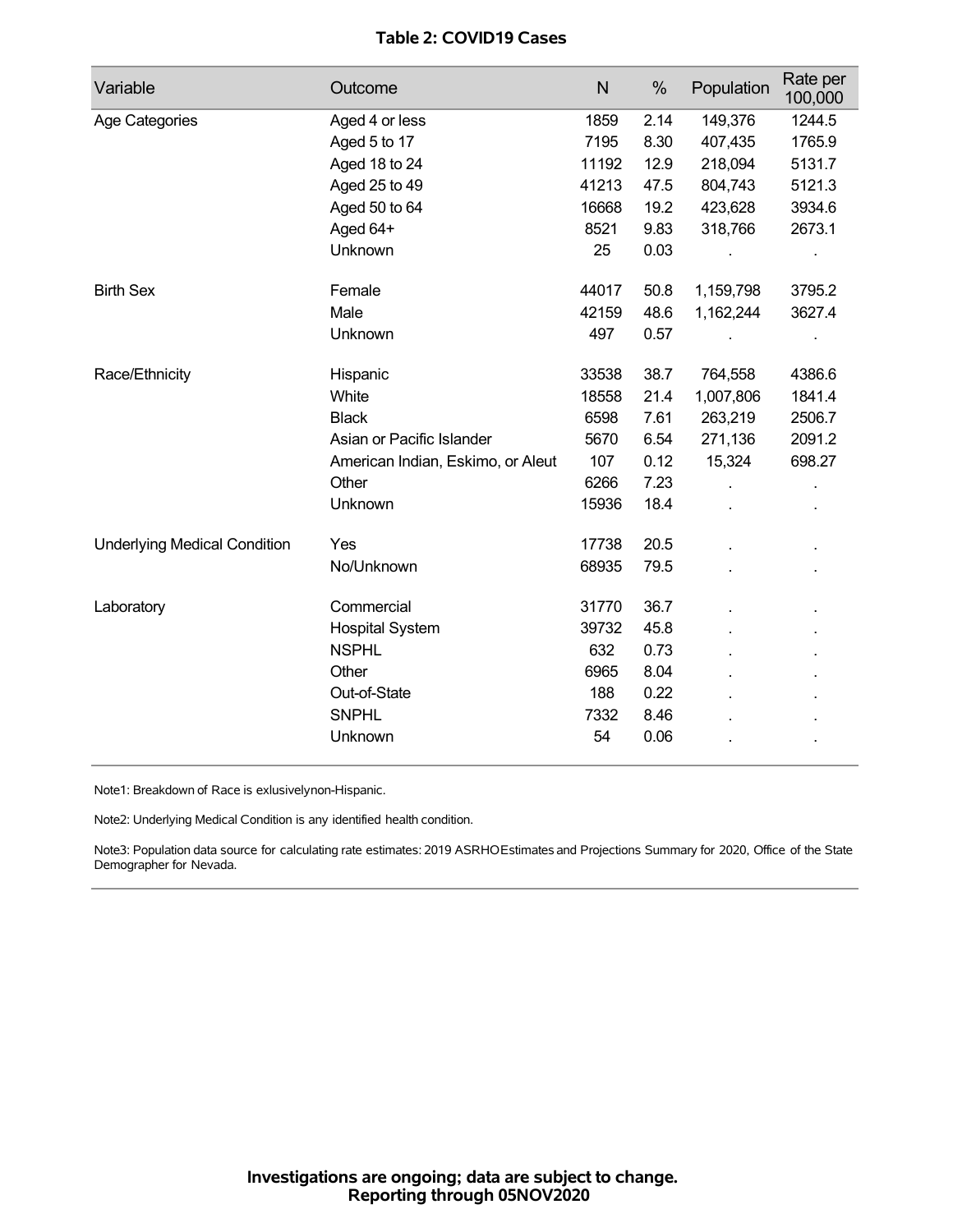| Variable         | Outcome                           | N    | %    | Population | Rate per<br>100,000 |
|------------------|-----------------------------------|------|------|------------|---------------------|
| Age Categories   | Aged 4 or less                    | 42   | 0.6  | 149,376    | 28.12               |
|                  | Aged 5 to 17                      | 72   | 1.0  | 407,435    | 17.67               |
|                  | Aged 18 to 24                     | 197  | 2.6  | 218,094    | 90.33               |
|                  | Aged 25 to 49                     | 2058 | 27.4 | 804,743    | 255.73              |
|                  | Aged 50 to 64                     | 2214 | 29.5 | 423,628    | 522.63              |
|                  | Aged 64+                          | 2928 | 39.0 | 318,766    | 918.54              |
|                  | Unknown                           | 3    | 0.0  |            |                     |
| <b>Birth Sex</b> | Female                            | 3320 | 44.2 | 1,159,798  | 286.26              |
|                  | Male                              | 4182 | 55.7 | 1,162,244  | 359.82              |
|                  | Unknown                           | 12   | 0.2  |            |                     |
| Race/Ethnicity   | Hispanic                          | 2667 | 35.5 | 764,558    | 348.83              |
|                  | White                             | 2197 | 29.2 | 1,007,806  | 218.00              |
|                  | <b>Black</b>                      | 999  | 13.3 | 263,219    | 379.53              |
|                  | Asian or Pacific Islander         | 751  | 10.0 | 271,136    | 276.98              |
|                  | American Indian, Eskimo, or Aleut | 5    | 0.1  | 15,324     |                     |
|                  | Other                             | 347  | 4.6  |            |                     |
|                  | Unknown                           | 548  | 7.3  |            |                     |

# **Table 3: COVID19 Hospitalizations - General Characteristics**

Note1: Breakdown of Race is exlusivelynon-Hispanic.

Note2: Population data source for calculating rate estimates: 2019 ASRHOEstimates and Projections Summary for 2020, Office of the State Demographer for Nevada.

Note3: Rates for categories with fewer than 12 cases are suppressed due to high relative standard error.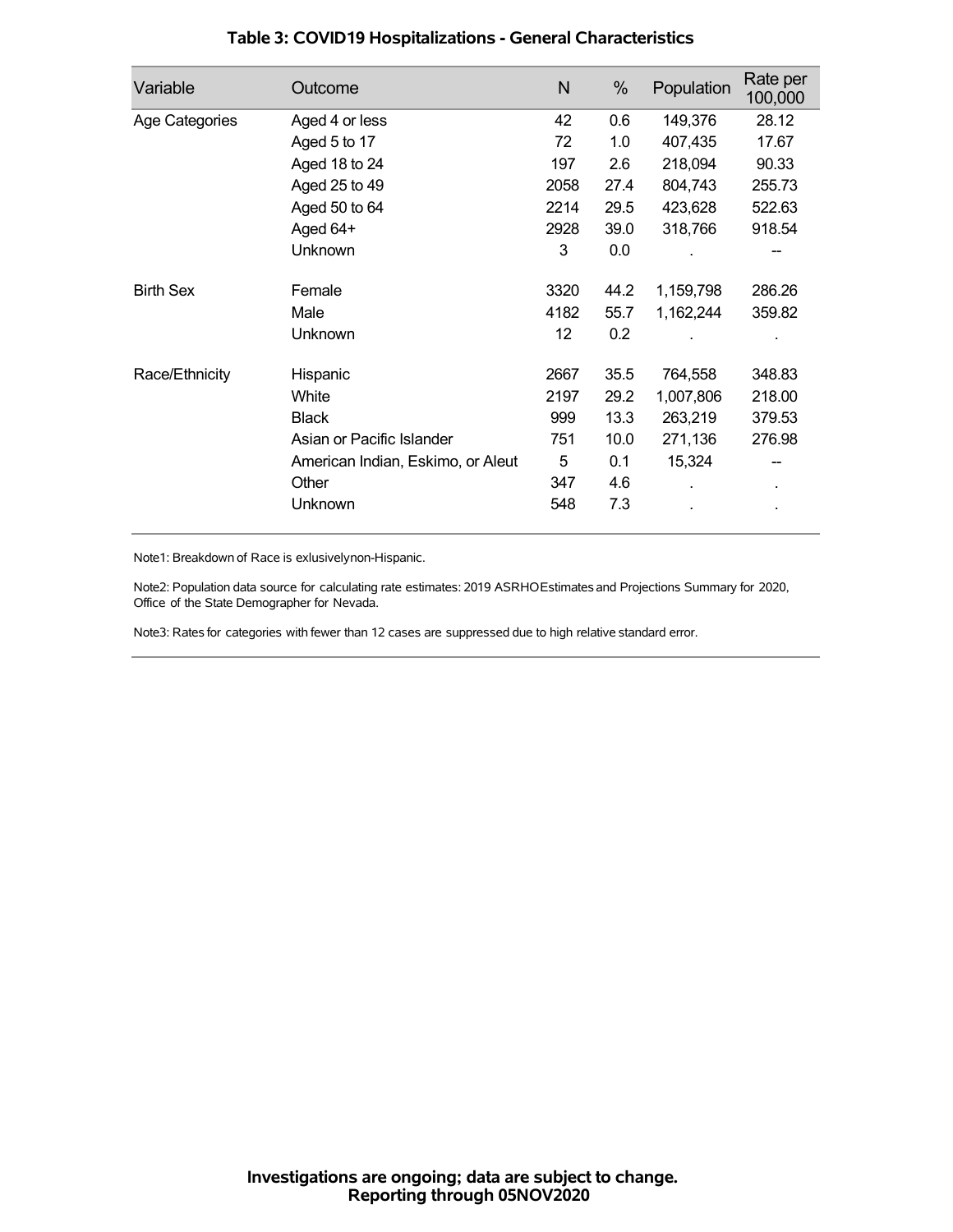| Variable                            | Outcome   | N    | %    |
|-------------------------------------|-----------|------|------|
| Deceased                            | Yes       | 1343 | 17.9 |
|                                     | <b>No</b> | 6171 | 82.1 |
| ICU                                 | Yes       | 2373 | 31.6 |
|                                     | <b>No</b> | 5141 | 68.4 |
| Intubated                           | Yes       | 1197 | 15.9 |
|                                     | <b>No</b> | 6317 | 84.1 |
| <b>Underlying Medical Condition</b> | Yes       | 4762 | 63.4 |
|                                     | <b>No</b> | 2752 | 36.6 |
| Hypertension                        | Yes       | 2806 | N/A  |
| Immunocompromised                   | Yes       | 198  | N/A  |
| <b>Chronic Heart Disease</b>        | Yes       | 932  | N/A  |
| <b>Chronic Liver Disease</b>        | Yes       | 97   | N/A  |
| <b>Chronic Kidney Disease</b>       | Yes       | 711  | N/A  |
| <b>Diabetes</b>                     | Yes       | 2210 | N/A  |
| Neurologic/Neurodevelopmental       | Yes       | 388  | N/A  |
| <b>Chronic Lung Disease</b>         | Yes       | 1101 | N/A  |
| <b>Historically Healthy</b>         | Yes       | 1539 | N/A  |
| Other                               | Yes       | 1913 | N/A  |

### **Table 4: COVID19 Hospitalizations - Morbidity**

Note1: Underlying Medical Condition is any identified health condition.

Note2: The breakdown of health conditions are not mutually exlusive(i.e., a person can have more than one risk factor).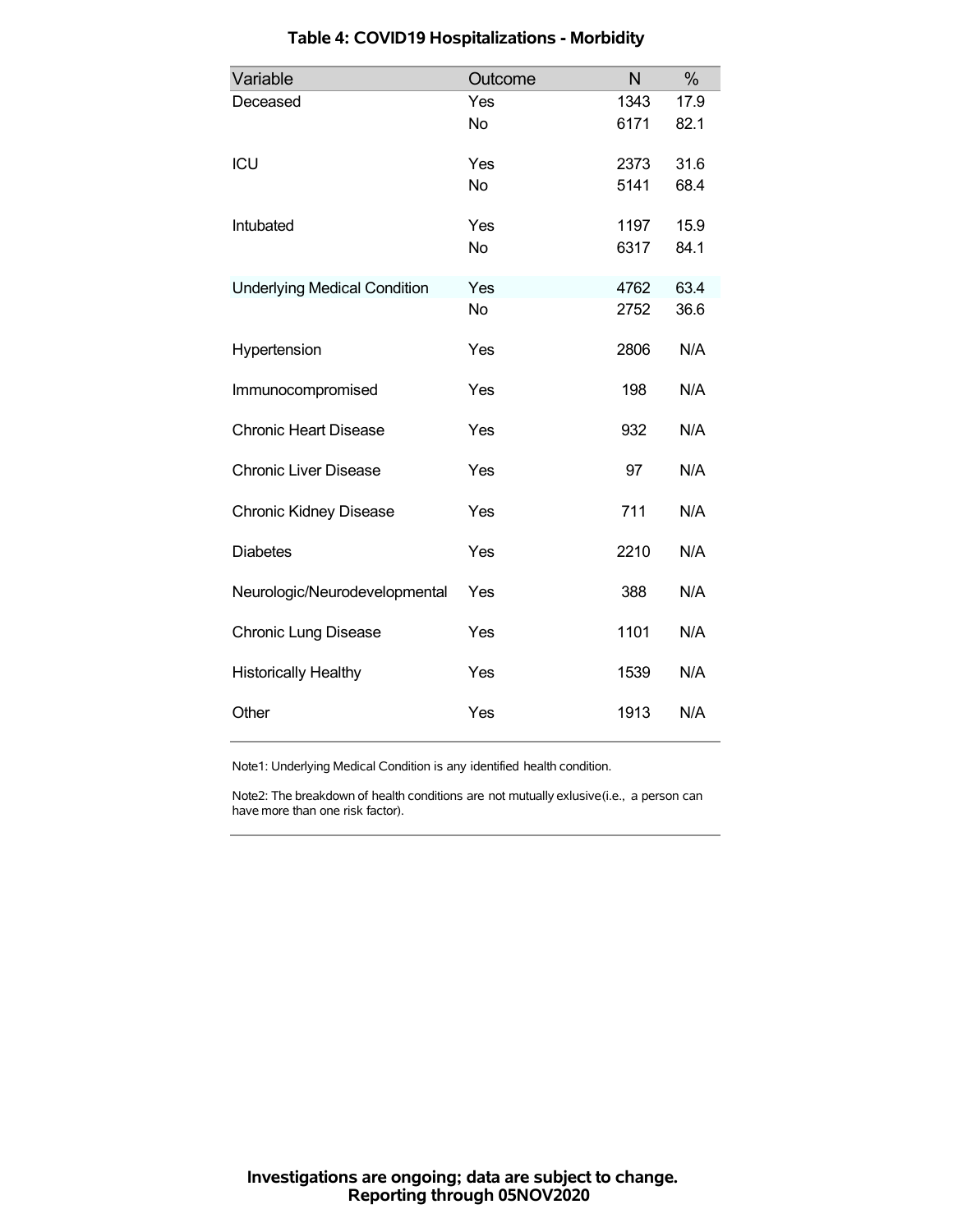| Variable         | Outcome                           | N    | %    | Population | Rate per<br>100,000 |
|------------------|-----------------------------------|------|------|------------|---------------------|
| Age Categories   | Aged 5 to 17                      | 3    | 0.2  | 407,435    |                     |
|                  | Aged 18 to 24                     | 2    | 0.1  | 218,094    |                     |
|                  | Aged 25 to 49                     | 118  | 7.5  | 804,743    | 14.66               |
|                  | Aged 50 to 64                     | 316  | 20.2 | 423,628    | 74.59               |
|                  | Aged 64+                          | 1129 | 72.0 | 318,766    | 354.18              |
| <b>Birth Sex</b> | Female                            | 594  | 37.9 | 1,159,798  | 51.22               |
|                  | Male                              | 969  | 61.8 | 1,162,244  | 83.37               |
|                  | Unknown                           | 5    | 0.3  |            |                     |
| Race/Ethnicity   | Hispanic                          | 467  | 29.8 | 764,558    | 61.08               |
|                  | White                             | 622  | 39.7 | 1,007,806  | 61.72               |
|                  | <b>Black</b>                      | 220  | 14.0 | 263,219    | 83.58               |
|                  | Asian or Pacific Islander         | 216  | 13.8 | 271,136    | 79.66               |
|                  | American Indian, Eskimo, or Aleut | 1    | 0.1  | 15,324     | --                  |
|                  | Other                             | 23   | 1.5  |            | ٠                   |
|                  | Unknown                           | 19   | 1.2  |            |                     |

#### **Table 5: COVID19 Deaths - General Characteristics**

Note1: Breakdown of Race is exlusivelynon-Hispanic.

Note2: Population data source for calculating rate estimates: 2019 ASRHOEstimates and Projections Summary for 2020, Office of the State Demographer for Nevada.

Note3: Rates for categories with fewer than 12 cases are suppressed due to high relative standard error.